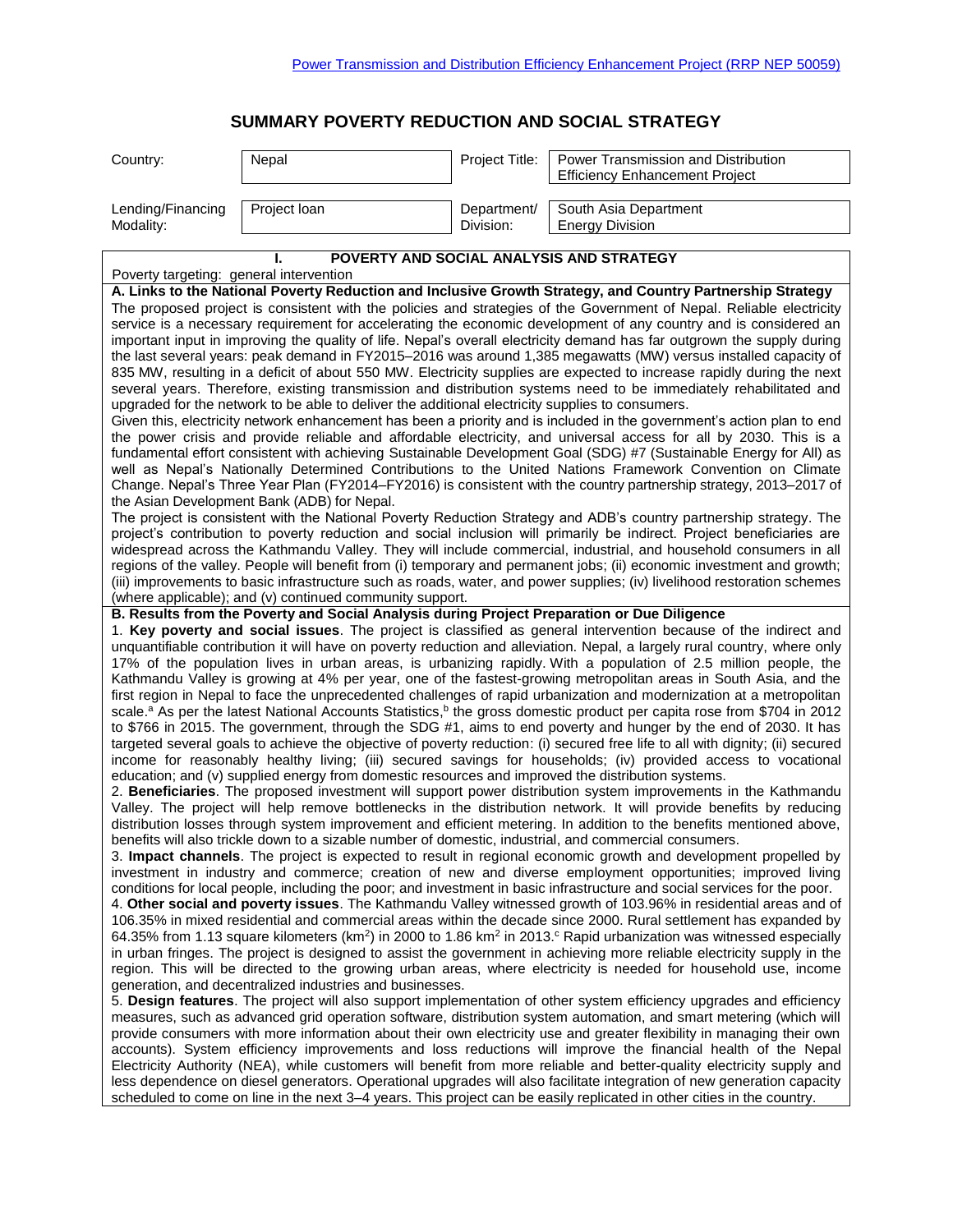| PARTICIPATION AND EMPOWERING THE POOR<br>П.                                                                                                                                                                                                                                                                                                                                                                                                                                                                                                                                                                                                                                                                                                                                                                                                                                                                                                                                                                                                                                       |
|-----------------------------------------------------------------------------------------------------------------------------------------------------------------------------------------------------------------------------------------------------------------------------------------------------------------------------------------------------------------------------------------------------------------------------------------------------------------------------------------------------------------------------------------------------------------------------------------------------------------------------------------------------------------------------------------------------------------------------------------------------------------------------------------------------------------------------------------------------------------------------------------------------------------------------------------------------------------------------------------------------------------------------------------------------------------------------------|
| 1. Participatory approaches and project activities. Consultations were carried out with officials in NEA, the Project<br>Management Office, various departments involved in the supply of electricity, and the Environment and Social Studies<br>Department (ESSD) of NEA. Similarly, NEA offices and project offices, user groups, and local people were consulted<br>in different project districts and locations. The local stakeholders, mainly consumers, were consulted to collect<br>information and suggestions relevant to the project.                                                                                                                                                                                                                                                                                                                                                                                                                                                                                                                                  |
| 2. Civil society organizations. The nature of the project precludes any significant role for civil society organizations<br>during implementation, except to raise awareness of the project and its benefits. Distribution enhancement projects<br>are usually welcomed by the people and the community in general. Local democratically elected bodies (such as<br>unions) do have a specific role in the planning of right-of-ways for the underground distribution line through surveys<br>during implementation.                                                                                                                                                                                                                                                                                                                                                                                                                                                                                                                                                              |
| 3. The following forms of civil society organization participation are envisaged during project implementation, rated as<br>high (H), medium (M), low (L), or not applicable (NA):                                                                                                                                                                                                                                                                                                                                                                                                                                                                                                                                                                                                                                                                                                                                                                                                                                                                                                |
| Monder Information gathering and sharing Monderstation NA Collaboration NA Partnership<br>4. Participation plan.<br>$\Box$ Yes.<br>$\boxtimes$ No. – Land acquisition and compensation for losses will be covered in the resettlement plan, so                                                                                                                                                                                                                                                                                                                                                                                                                                                                                                                                                                                                                                                                                                                                                                                                                                    |
| a participation plan is not required for the project as a whole.                                                                                                                                                                                                                                                                                                                                                                                                                                                                                                                                                                                                                                                                                                                                                                                                                                                                                                                                                                                                                  |
| III. GENDER AND DEVELOPMENT                                                                                                                                                                                                                                                                                                                                                                                                                                                                                                                                                                                                                                                                                                                                                                                                                                                                                                                                                                                                                                                       |
| Gender mainstreaming category: effective gender mainstreaming                                                                                                                                                                                                                                                                                                                                                                                                                                                                                                                                                                                                                                                                                                                                                                                                                                                                                                                                                                                                                     |
| A. Key issues. With a Gender Inequality Index of 0.497, Nepali women continue to lag behind men, both<br>socioeconomically and in terms of empowerment. <sup>d</sup> While women play an important role in the management of<br>household needs, including energy, their contributions continue to remain undervalued. Thus, while gender equality<br>considerations have taken a foothold in many other sectors in Nepal, and are beginning to have an impact, <sup>e</sup> they have<br>not yet been prioritized in the energy sector. Similarly, people of marginalized social groups experience lower human<br>development indicators and have poorer access to energy sources.                                                                                                                                                                                                                                                                                                                                                                                               |
| B. Key actions. NEA has recently formed a gender equality and social inclusion (GESI) unit in the ESSD to support<br>GESI mainstreaming in its operation. However, neither the Ministry of Energy nor NEA has an overarching GESI<br>strategy in place to guide the energy sector. NEA intends to develop a GESI strategy for its operations and build the<br>capacity of its staff. Senior officials of NEA and the ESSD have been engaged in a policy dialogue with ADB in<br>mainstreaming GESI over the past few years, and showed commitment to the agenda. To strengthen the capacity of<br>public sector energy organizations and the National Association of Community Electricity Users Nepal (NACEUN) in<br>promoting GESI in clean energy technologies and services, a \$2 million capacity development technical assistance<br>project was approved and will be funded by the Japan Fund for Poverty Reduction (JFPR).<br>$\boxtimes$ Gender action plan<br>Other actions or measures<br>$\Box$ No action or measure                                                  |
| IV. ADDRESSING SOCIAL SAFEGUARD ISSUES                                                                                                                                                                                                                                                                                                                                                                                                                                                                                                                                                                                                                                                                                                                                                                                                                                                                                                                                                                                                                                            |
| C<br><b>FI</b><br>Safeguard Category: ⊠ A<br>A. Involuntary Resettlement<br>В                                                                                                                                                                                                                                                                                                                                                                                                                                                                                                                                                                                                                                                                                                                                                                                                                                                                                                                                                                                                     |
| 1. Key impacts. The project has been categorized as A because six substations require a total of 22.62 hectares of<br>land acquisition, affecting an estimated 174 households with 997 people. Further, eight permanent and four<br>temporary structures need to be relocated. Among the affected households, 142 are losing more than 10% of their<br>land. Low- and medium-voltage lines covering 2,100 kilometers will be rehabilitated, but this does not have any<br>permanent impacts. Surface disturbance during the construction of underground distribution lines and the restringing<br>of overhead lines will have temporary impacts. Due diligence was conducted and a resettlement plan was prepared<br>for the project in accordance with ADB's Safeguard Policy Statement (2009). NEA has implemented ADB projects<br>and the ESDD has worked as a core unit to undertake land acquisition, resettlement and rehabilitation activities. Their<br>capacity will be further enhanced through capacity development technical assistance, supervision consultants, and |
| implementation consultants.<br>2. Strategy to manage the impacts. A draft resettlement plan was prepared in line with the Land Acquisition Act of<br>1977; Land Acquisition, Resettlement and Rehabilitation Policy for Infrastructure Development, 2015; Electricity Act<br>1992; and the Safeguard Policy Statement. The resettlement plan will guide the land acquisition and consultation<br>process and will determine people's eligibility for fair and legitimate entitlements, compensation, and other assistance,<br>depending on the severity and nature of impacts. The resettlement plan includes a process for dealing with<br>grievances, monitoring activities, and allocating budgets and costs for carrying out relevant activities.<br>3. Plan or other Actions.<br>$\boxtimes$ Resettlement plan<br>Combined resettlement and indigenous peoples plan<br>Resettlement framework<br>Combined resettlement framework and indigenous peoples<br>Environmental and social management<br>planning framework                                                         |
| Social impact matrix<br>system arrangement<br>No action                                                                                                                                                                                                                                                                                                                                                                                                                                                                                                                                                                                                                                                                                                                                                                                                                                                                                                                                                                                                                           |